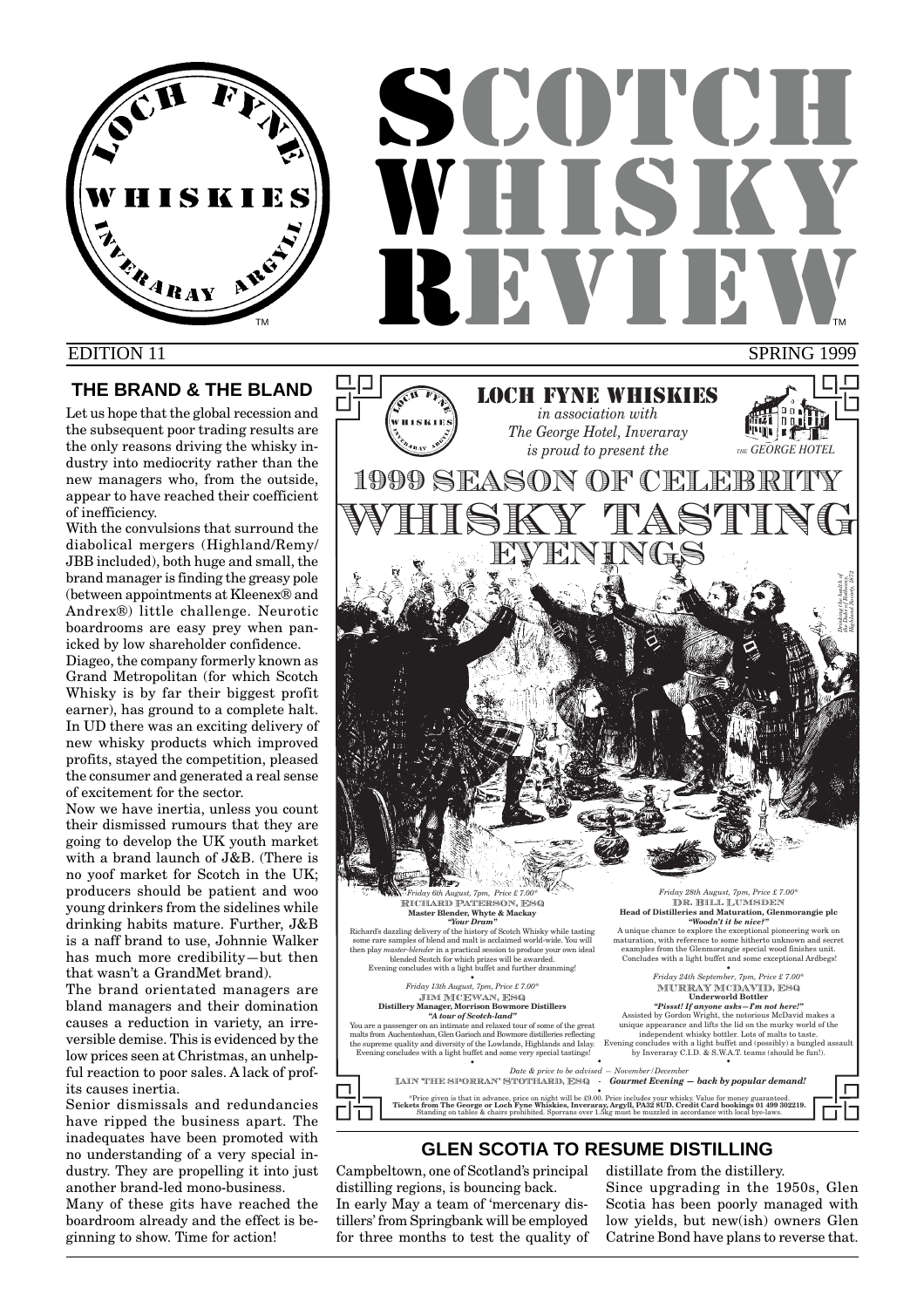

**Dr Bill Lumsden is changing the way malt whisky tastes. Somehow he managed to stop and talk to Loch Fyne Whiskies.**

#### **LFW: What's your job?**

Since June last year my official title is 'Head of Distilleries and Maturation' at Glenmorangie plc. I am responsible for our three distilleries, for the maturing stock profile of whisky, the quality of that maturing stock, the blend styles and recipes and the make up of our whiskies, both single and blend. I am also responsible for the purchase of all raw materials; malted barley, wood, yeast and such like. I head the teams for the wet end of new product development, that is new whiskies or other products and, along with my boss who is the finance director, I am responsible for setting up the new filling programme and inter-industry cross deals for the company with a remit to make a certain amount of profit in the whisky brokerage market.

Basically everything to do with whisky up until it comes to bottling. Prior to that I was distillery manager at Glenmorangie and I did not think that I would get to this very exciting position quite so quickly. It is a bit of a change of life-style; before I wandered to work in Tain and now I battle it out on the Edinburgh by-pass!

I came into distilling after studying brewing at Edinburgh's Heriot Watt University (my PhD involved lots of brewery visits—all very difficult!) I first joined UD in 1986 and had a variety of jobs there as research scientist, trainee distillery manager and assistant maltings manager.

#### **LFW: Tell us about the company of Glenmorangie plc.**

Still very much a family company, with 51% of the shares owned by the MacDonald family, but we are stock market listed. A turnover of about £50m makes us a small company when compared with most of the industry.

We have three distilleries: Glenmorangie, [pronounced as in orange-y] Glen Moray and recently Islay's Ardbeg and in 1996 the company moved to this former Bell's site at Broxburn, west of Edinburgh where the head office is as well as warehousing, blending, bottling and packaging operations. Our principal blended whiskies are Highland Queen (low cost brand), James Martin (export) and Bailie Nicol Jarvie (deluxe). We also produce Crabbies Ginger Wine. We are a branded company although we also do a little supermarket own-label business and a number of other blends. We also trade our whiskies with the industry, although our principal malt, Glenmorangie, is not sold as so in the brokerage market in order to maintain the integrity of the brand. We would not like it to be sold by an independent bottler at any substandard quality.

*Glenmorangie is such a terrific whisky!*

#### **LFW: Why do you think Glenmorangie does so well?**

Firstly, along with a couple of other brands, it was first marketed in the '70s, a time when single malt sales were about to take off. The trail was blazed by Glenfiddich but we were close behind. More important now is that it is such a terrific whisky! Although it is very complex and delicate, the bourbon cask maturation and the fruitiness gives it a light sweetness that makes it very easy to drink. A lot of the many nuances will only be found by the more seasoned whisky drinkers.

Every malt whisky has its own unique character and I feel that there are three reasons why Glenmorangie is unique. The water source is uniquely hard; it rises through layers of limestone and sandstone and is collected in an area known as 'Tarlogie Springs' which is the size of a small swimming pool. As a scientist, I can't tell you why this hardness is significant. I know that Calcium salts help stabilise enzyme complexes during the initial mashing stage. From that we might expect a higher yield of spirit, but we don't. You do need a pure, uncontaminated source of water and ours is also unusually hard but it is difficult to quantify the effect.

A greater influence is that we have the tallest stills of any malt whisky distillery in Scotland. When the distillery was established in 1843, Mr Matheson, being a canny Scot, acquired second-hand gin stills from London. They had a characteristic tall shape designed to give a highly rectified spirit (very tall necks give a much higher degree of reflux so that heavier or oilier elements do not make it over into the distillate). This gives a lighter, sweeter and fruitier result which is the house style of Glenmorangie; other distillers newmake tends to be heavier and oilier.

The other great influence is the type of wood we use for maturation. For many years we have been very active in choosing the type of wood we use, all ex-Bourbon and only first or second fill for single malt production, which is almost unique in the industry. The wood comes from an area in the States and is harvested to our specification, air seasoned (not kiln dried), made into hogsheads and then leased out to a Bourbon company for four years. That wood has a unique effect on the whisky and helps us maintain consistency.

#### **LFW: Is the type of Bourbon used relevant?**

I would say not. I think that as long as it had Bourbon in it to remove some of the undesirable elements, it doesn't matter; the Bourbon conditions the wood rather than contributes to it. Our 'designer' hogsheads are leased out to Heaven Hill distillery and matured in unheated warehouses and that also has an impact on the wood; the majority of American whiskey is matured in heated warehouses in order to bring about a more rapid development of the product. **LFW: So you don't use any sherrywood at all?**

In the case of the 18yo we do use some sherry. The extra six years gives a real nuttiness and a light spiciness. About one third of the maturing whisky is transferred into sherry wood for a number of years and this adds a slight sweetness, a nice delicate raisin and caramel note which adds to the overall complexity of the malt. There is no fixed formula but the amount of sherry maturation going into the bottle is only a small portion.

Bourbon gently seasons the wood, it removes the elements we don't want and doesn't mask our unique distillery character. If we take our very floral, fragrant, delicate, new make spirit and put it into a sherry cask that sherry will dominate very quickly, and so the concept of 'wood finishing' which we developed a couple of years ago.

#### **LFW: Wood finishing?**

'Finishing' was the vision of our previous Managing Director Neil McKerrow. A series of experiments was set up in the '80s. New whisky was put into port pipes and Madeira drums but very quickly we realised that new make into these casks was not right. Like with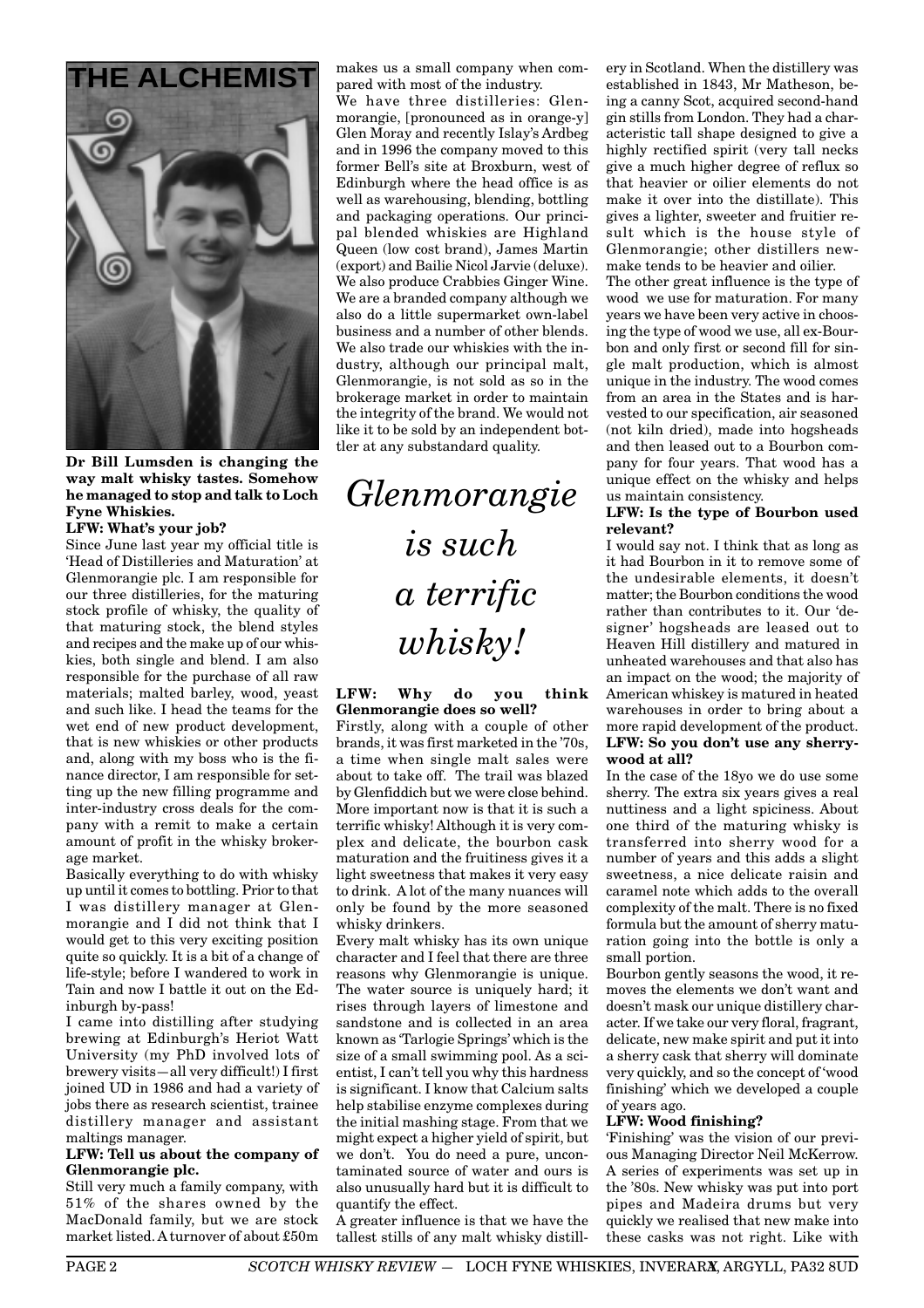sherry, the wine notes were dominating the whisky and so the concept of 'finishing' was developed whereby already mature whisky is transferred into the wine casks for a limited period of time. The wine-seasoned casks expand the range of flavours and aroma, adding considerably to the whisky and offering something quite different, particularly for after-dinner drams. It helps to woo new drinkers to the category and to the brand without losing the essential qualities which are uniquely Glenmorangie. We have three core wood finishes: port is the most successful—dangerously drinkable, Madeira—my favourite and sherry. We also produce what I call 'guest finishes', like guest ales in a pub, and last year we brought out a claretwood finish (actually a top Chateau premier cru from the Paullac Region). Before that we used *Tain l'Hermitage* casks from Cotês du Rhone ('Tain' being both the village in Hermitage and our home in Ross-shire) and at present we have a fino sherry finish. I have been very active buying various types of wood out on the market and we have one or two nice bits and pieces being developed so you will see more things coming through soon. I have stocks of casks from lesser known fortified wines and various red wines, many very rare and outrageously expensive.

We are currently developing an area here at Broxburn to be called the finishing area where the vast majority of our port, Madeira and sherry casks will be kept and we will also have examples of all our different and experimental types of cask.

You can expect to see a guest finish on the market about once a year; any more would be over-saturation.

**LFW: How long does a finish take?** For our Glenmorangie finishes all are currently transferred at twelve years for finishing but the duration of finishing depends on the development of the whisky in each particular cask because the wines and casks vary so much. This is where the skill and dedication of my sampling and tasting team comes in it's very arduous work!

Port wood varies a lot. Sometimes we find a very active cask can develop in as little as six months but the average is 12 to 18 months.

We have just launched Glen Moray finished (or 'mellowed') in white wine casks and we have been very surprised by the rapidity with which the product reached the desired specification. In this case we were starting to get to where we wanted to within six months.

#### **LFW: How many fills do you get from a cask?**

For the port, sherry and Madeira we get one fill and that's it, we can't use them again and I then sell the old casks. They are very expensive casks and there are potential savings to be made by refilling with wine to revitalise them but it is not our practice at the moment; as a whisky purist I am uneasy about going down that route. In the case of the Glen Moray and the white wines we are investigating to see if we can get a second fill because of the speed with which we can attain our finish.

#### **LFW: How 'empty' are these casks before you start?**

My requirement is that the cask must not have been sitting around and be all dried out. Ideally the wine is emptied out completely, the cask resealed and shipped to Scotland within a couple of weeks. Most arrive dry but they do have a lining of crystals of tartrate and such like. The fortified wine casks are dry to moist but none of our casks has any lees swilling about in it. If that was the case you could ask if the flavour was coming from that but there must be some wood maturation for success. Any wine in the cask would be strictly against the law and the rules of the Scotch Whisky Association as it would potentially be considered as an additive.

*woosh!*

#### **LFW: Tell us about your second distillery, Glen Moray.**

We call Glen Moray a classic Speyside but in many respects it is not a real Speyside in style. I would argue that Glenmorangie has more of a Speyside character and I find that Glen Moray has more of an earthy, dryness to it. A lot of Glen Moray goes into blending and we trade it for other whiskies to go into our own blends.

We have just re-launched Glen Moray and have created a point of difference by finishing or 'mellowing' it in white wine barrels which is something I think works very well and has toned down the slightly peppery-bitter dry edge to the whisky. There is no sherry cask usage in Glen Moray, just bourbon, refill whisky and now Chardonnay in the unaged variant and Chenin Blanc for the 12 and 16yo.

#### **LFW: And so to Ardbeg.**

We bought Ardbeg in 1997 and generated a huge amount of positive publicity; people are very happy that the distillery is back in production and now it is being bottled and marketed it has given a boost to the whole category of Islay whisky. We have inherited a challenge in that the distillery did not produce anything between 1981 and 1989 so my job of managing the stocks is a bit of a nightmare!

Initially we brought out a 17yo and vintages from 1978 and then 1975, but it does not take a genius to work out that these bottlings are not sustainable so we are now looking at developing a new core product for the range which will be launched in the Autumn. The brand manager has forbidden me to reveal anything about it, but I can tell you that it was not old enough last year! I have extensively tasted stocks and found them far more interesting than the neighbouring distilleries, even in direct comparison. It is not going to be like the old ten year old bottled by the previous owners, but it will be much more true to the old Ardbeg style than our 17yo is.

We will continue to bottle the 17yo for as long as possible. Stocks are limited but there is enough to support the current demand.

I would warn Ardbeg fans that, like Glenmorangie, Ardbeg is to be kept inhouse and you will see fewer independent bottlings. We do trade Ardbeg with the industry but only to satisfy contracts which were previously in existence. Ardbeg is popular with blenders if used judiciously.

**LFW: What type of casks are you filling—is there any truth in our Ardbeg herring-barrel finish story?** Not yet! It's almost all Bourbon being filled, very little sherry wood, as I'm not keen on sherry-matured peaty whiskies. In future we may do something with a different cask but probably not sherry; the Ardbeg style does not involve sherry. As for herring-barrel finish I think there is enough of the smoked fish character there already! Whatever we do do it must be something robust to overcome the phenols, rum perhaps. It will be interesting.

My first taste of Ardbeg was the 17yo and I just could not believe how good it was. A great evening on the island with the writer Jim Murray and Ed Dodson, our manager from Glen Moray, in which we did the entire island! Even before we bought the distillery Jim used to visit me at Tain and extol the virtues of Ardbeg but I just paid him lip-service. Finally when I tried it I thought 'woosh!'! **LFW: It seems you have plenty of new products to deliver.**

This company is committed to encouraging more people to drink Scotch whisky. We are a branded company and very innovative, so watch this space as we are always doing something different while trying to maintain the balance between tradition and innovation. I think we get it right.

#### **LFW: Your desert island dram?**

I would like to list a few of my favourites first: Glenmorangie, particularly the 10yo. I have tried some utterly outstanding Glenmorangies straight from the cask, and my favourite, a 1981, was bottled on site last year. I am very fond of Mortlach, Glenfarclas or Highland Park—it's got a little of everything. For my real desert island dram I'm afraid I am now a total Ardbeg convert. The 1978 in particular, but any will do! **LFW: I'm not surprised. Thank you.**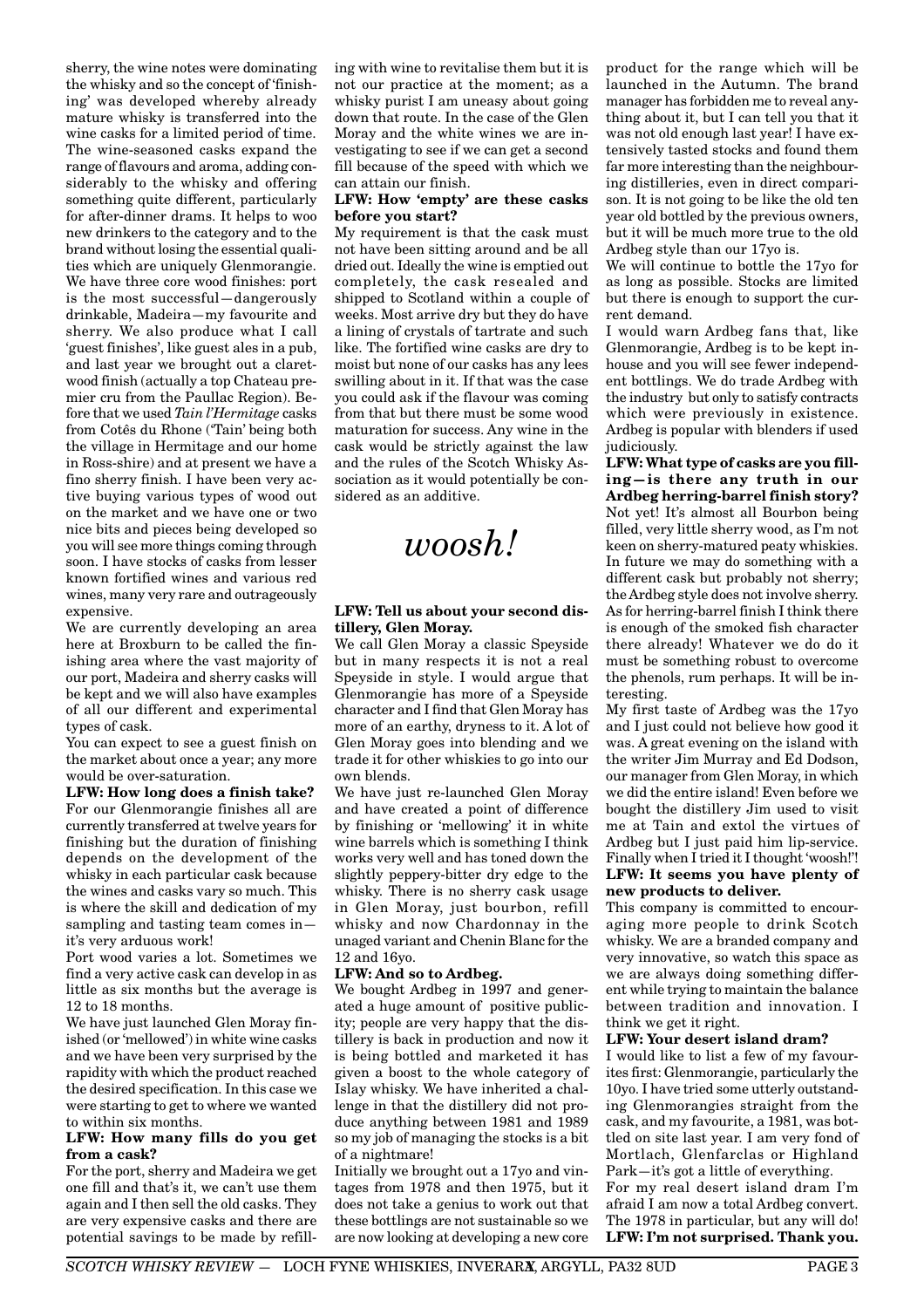## **THE INDUSTRY TODAY**

#### **by Alan S Gray**

Scotch Whisky remains one of the UK's major export earners and contributes around 20% of the UK's total exports of food, beverages and tobacco. Scotch exports were in excess of £2bn last year. In addition, Excise Duty and VAT contribute some £700m to the UK Exchequer. It is therefore an extremely important contributor to the UK economy and this makes it all the stranger that the government does not do more to help it in the domestic market by reducing duty which is amongst the highest in Europe. Around 12,500 people are directly employed in the whisky industry but it is estimated that the industry effectively employs a further 40,000 to 50,000 in a wide range of businesses ranging from farming (producing malting barley) and transportation to packaging and tourism. Currently there are around 86 operational malt distilleries and 8 grain. Twenty years ago 114 malt distilleries were working and 11 grain.

The closure of so many distilleries is obviously a cause for considerable regret as it reduces the number of malts available both to the public and for blending purposes.

As a result of closures there are now only two Lowland distilleries in production and one in Campbeltown, Springbank, although it is hoped that Glen Scotia may reopen. On Islay the good news is that although Port Ellen distillery will not re-open, six are operational whilst Bruichladdich which has been mothballed for several years actually produced a little last year.

The largest number of distillery closures has, however, been in the Highlands with 20 distilleries no longer in production. Many of those will not reopen but several hopefully will and indeed a recent example of this was the re-opening of Benromach by new owners Gordon and MacPhail.

| <b>Classification</b> | 1980 | 1998 | % Change |
|-----------------------|------|------|----------|
| Highland              | 96   | 76   | $-21$    |
| Lowland               | 7    | 2    | $-71$    |
| Islay+Jura            | 9    | 7    | -22      |
| Campbeltown           | 2    | 1    | -50      |
|                       | 114  | 86   | $-25$    |

There have been several bottling hall closures over the past 10 to 15 years which is the main reason why the number of jobs in the industry has fallen from 20,000 to the present level. However, whilst these losses dwarf those at the distilleries in numbers the latter have been hard hit on the job front and of course job losses in such rural communities have a huge impact on the local economies.

#### **EXPORTS**

After a very buoyant 1997, exports of Scotch Whisky had a difficult time in 1998, a result of economic problems in various parts of the world, in particular the Far East and South America. The result was that export volumes declined by 8.1% last year to 254.2m litres of pure alcohol (lpa), a figure which was almost exactly in line with the 1994 total.

Industry figures released by the Scotch Whisky Association show that shipments to the Far East (excluding Japan) declined by 58.2% from 30.7m lpa to 12.8m with the weakest markets being Korea and Thailand, both of which fell by two-thirds.

As for Central and South America, total shipments declined by 6.5% from 39.6m lpa to 37.1m after having been 13.3% ahead for the first six months of 1998.

The USA was also a weak market with a decline of 9.4% in the main category Bottled in Scotland (BIS) Blend but this was largely a reaction to the much better than expected shipments in 1997 when BIS Blend exports improved by 13.8%.

In our view, a more realistic pattern emerges from comparing 1998 with 1996 and on this basis BIS Blend volumes showed a gain of over 3%.

#### **EUROPE PERFORMS WELL**

In contrast to these declines, the European Union, which accounts for over 40% of total Scotch Whisky exports, performed well last year, advancing by 3.4% from 110.3m lpa to 114.1m. Spain proved to be especially buoyant.

The table below details the movement in export volumes and values over the past five years. This shows that although 1998 volumes were bang in line with those achieved in 1994, values were actually lower at £2.03bn compared with £2.19bn.

| Year | <b>Exports</b> | <b>Exports</b> |                      |
|------|----------------|----------------|----------------------|
|      | £m             | m Ipa          | Excise               |
| 1994 | 2191           | 254            |                      |
| 1995 | 2277           | 262            | <b>Zustoms &amp;</b> |
| 1996 | 2278           | 257            |                      |
| 1997 | 2394           | 277            | Source:              |
| 1998 | 2030           | 254            |                      |

The decline in export values in 1998 can be mainly attributed to the fact that sales to Asia are predominantly in the form of high value premium products such as Chivas Regal and Johnnie Walker Black Label and clearly the sharp fall in volumes to these markets translates into a disproportionately greater decline in values. However, part of the blame is also due to the industry's failure to raise selling prices by anything approaching realistic levels with average increases of only 1% to 2% being achieved in 1998 and with actual price reductions being recorded in Asia. Weak prices are not a new factor, however, as they have been a feature of recent years and emanate from two main sources: resistance in the marketplace to price increases in the face of a more benign inflation environment, this affects most consumer products and not just Scotch; second, unduly aggressive competition within the industry itself as

companies have sought to maintain volumes and market share.

Weak pricing could well be described as the industry's Achilles Heel in recent times and has adversely affected profit margins.

Failure to achieve adequate price rises has also been a feature of the UK market and there was again heavy discounting over the 1998 Christmas and New Year season.

The industry badly needs to adopt a somewhat more aggressive approach to pricing in order to maintain Scotch's image as a prestigious product rather than simply a commodity.

**NEED TO APPEAL TO YOUNGER CONSUMERS** In an effort to appeal to younger consumers in both the UK and USA, a category which has been largely ignored over many years, companies have resorted to using television advertising.

This was first carried out in the UK by Bell's in Autumn 1995 and marked an end to the unwritten agreement within the spirits industry not to advertise spirits on television.

Many other brands have since followed suit and this trend will undoubtedly gather momentum although it will take several years before the impact of TV advertising will be fully felt.

TV advertising has also been complemented by several innovative advertising campaigns aimed at making Scotch more appealing to the younger consumer and we believe that major initiatives on this front will be made by Diageo in the not too distant future. A lead by the industry leader would be most welcome and would encourage rival companies to follow suit.

#### **EXPORTS WILL RESUME GROWTH**

Prospects for the current year appear brighter than in 1998 with exports likely to improve slightly, benefiting from an upturn in the Asian economies whilst Europe should continue to record modest growth. Latin America, however, looks like remaining soft for most of the year. Looking to the medium term, export shipments can be expected to continue to recover from the particularly difficult time in 1998 and in the longer term Asia and South America look promising whilst India and China will hopefully become important markets in due course.

Single malts have grown by 4.4% per annum over the past decade but they still account for under 5% of total world consumption. Prospects for this category must be regarded as particularly encouraging as more and more people discover their undoubted attractions and sales look set for further substantial expansion. **Alan S Gray of stockbrokers Sutherlands Limited is the author of the Annual Scotch Whisky Industry Review, now in its 22nd edition. The current edition is priced £395. Available from;**

**Sutherlands Limited, Lismore House, 127 George Street, Edinburgh EH2 4JX. Telephone 0131 527 3000, Fax 0131 527 3001.**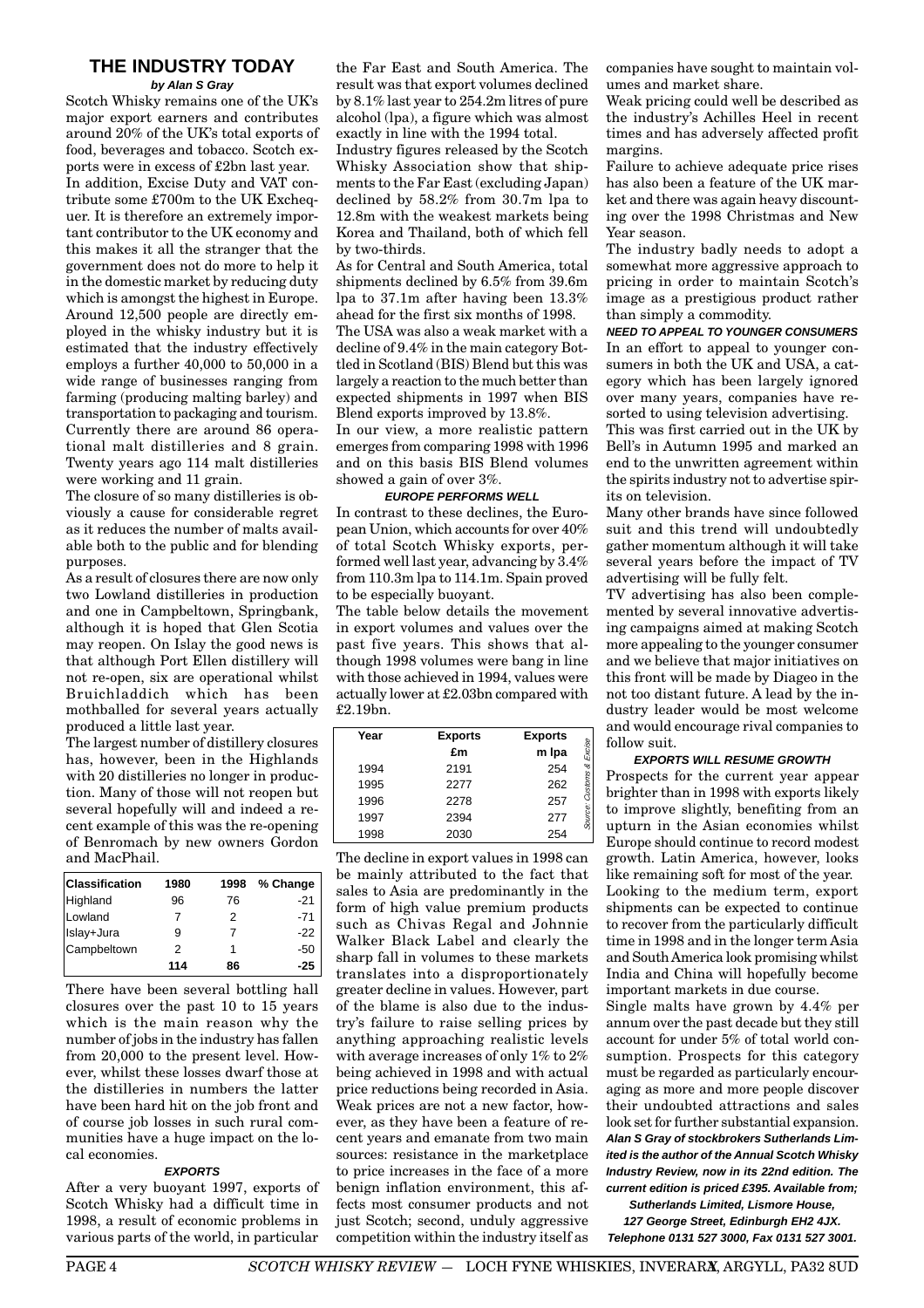

## **THE MALT DRINKERS BLEND**™

We're very proud of our unique blend created for us by Professor Ronnie Martin, O.B.E., former Production Director of industry leader United Distillers.

Slightly sweet and slightly smoky, The Loch Fyne appeals to malt whisky fans as an easy-drinking, well flavoured blended whisky; something to drink and enjoy rather than concentrate on. We have given The Loch Fyne to the three top professional tasting writers and while all enjoy it, their tasting notes are completely different—proof that it is something for everyone!

Michael Jackson's note is characteristically analytical;

Colour: rich, sunny, gold. Aroma: fruity (honeydew melon?) Body: medium, slightly syrupy. Flavours: light heather-honey, grassy, fragrant, smokiness develops, especially in the finish.

With typical eloquence, Charlie MacLean's tasting note wins by a nose: "The deep amber colour of this whisky, (darker than many blends) implies age and this is supported by the (undilute) nose, which is rich and vinous, with no trace of grain. All the indications of mature fillings. There is an interesting aroma of apple dumpling (suet crust), and this remains when water is added, enlivened by lighter citric notes (oranges and tangerines), and by some oil-related aromas (walnuts, linseed oil). Phenolic notes are slight, and express themselves more as 'roast meat' than peat smoke. Medicinal phenols are present in a very slight trace of oilskins. Overall the nose is subtle and relatively closed. Not much water is needed for this whisky.

The mouth-feel is smooth and well balanced, engaging the whole palate with acidic, salty, sweet and dry flavours, and coming down ultimately on the side of sweetness. The overall impression is fresh and smooth—mellow without being flat. The finish is quick and clean, and surprisingly warming. It is extremely easy to drink.

Conclusion: A true premium blend which has clearly used well matured fillings. There is no harshness in it, no cereal notes or feints, no artificial caramel notes. A whisky which is appropriate for any time of the day.

**Perilously smooth, mellow and easy to drink."**



## **IWSC BRONZE 1996**

Soon after its launch The Loch Fyne won the bronze award in the blended whisky class at the influential International Wine & Spirit Competition. The Gold Medal went to the world's top selling Scotch, Johnnie Walker Red Label.

More praise comes from Carol Shaw's Collins Gem *'Whisky'* which describes The Loch Fyne as *'A malt drinker's blend, full flavoured, with a raisiny, sweet spiced nose, mellow smoothness of taste and a warming finish. A very easy to drink whisky.'*

All this praise is supported by the rate of sale in the shop after a wee taster!



| <b>LOCH FYNE</b>              | 70cl | £14.60 |
|-------------------------------|------|--------|
| <b>GIFT PACK + DRAM GLASS</b> |      | £17.60 |
| <b>LOCH FYNE</b>              | 20cl | £ 5.90 |
| <b>LOCH FYNE</b>              | 10cl | £ 3.90 |
| <b>LOCH FYNE miniature</b>    | 5cl  | £ 2.60 |



## **THE DISTILLERY**

Our label depicts the Glendarroch Distillery sited on the Crinan Canal that links Loch Fyne with the Sound of Jura. Also known as Glenfyne, the distillery was built in 1831. A succession of owners held the distillery until 1919 when it came under the ownership of the Glenfyne Distillery Co.

The cameo by Gail Gordon depicts the distillery at the time of Alfred Barnard's visit in 1885. Barnard's detailed description of the buildings enabled us to recreate the floor plan and Gail was able to complete her task from this combined with etchings in his book.

Barnard was clearly taken by the setting, the distillery and hospitality afforded him. His book devotes six pages to his visit, much taken up with details of the buildings e.g. "a new kiln, one of the finest we have seen in Scotland, it is 51 feet square" but also with the location: "It is built at the foot of the Robber's Glen which runs upwards from the banks of the canal into the heart of the hills in the background; this glen was once the haunt of smugglers, and no more romantic spot could have been chosen for the distillery."

Glendarroch was complete and well laid out. Barley was unloaded from the canal direct to the malt barns then moved through the process clockwise around a courtyard to the kiln, tun room, still house and warehouses. Whisky was then shipped to market via the canal. Eight houses were available for the workers and two for the excisemen. There was also Glengilp House and Glendarroch House for the manager and the owner respectively. At the end of his day's visit Barnard's party "donned our 'war paint' and proceeded to Glendarroch House to enjoy the hospitality of the owner".

The distillery closed in 1937, unusually as there was a distilling boom at that time, although the warehouses continued to be used for storing whisky until the mid seventies. A brief life as a joinery followed until the eighties when a salmon hatchery made use of the buildings and water which was also the drinking water supply for Lochgilphead.

In 1990 the Regional Council acquired the water rights and every last trace of the distillery has since been removed. **Additional Information**

**Brian Townsend, SCOTCH MISSED.**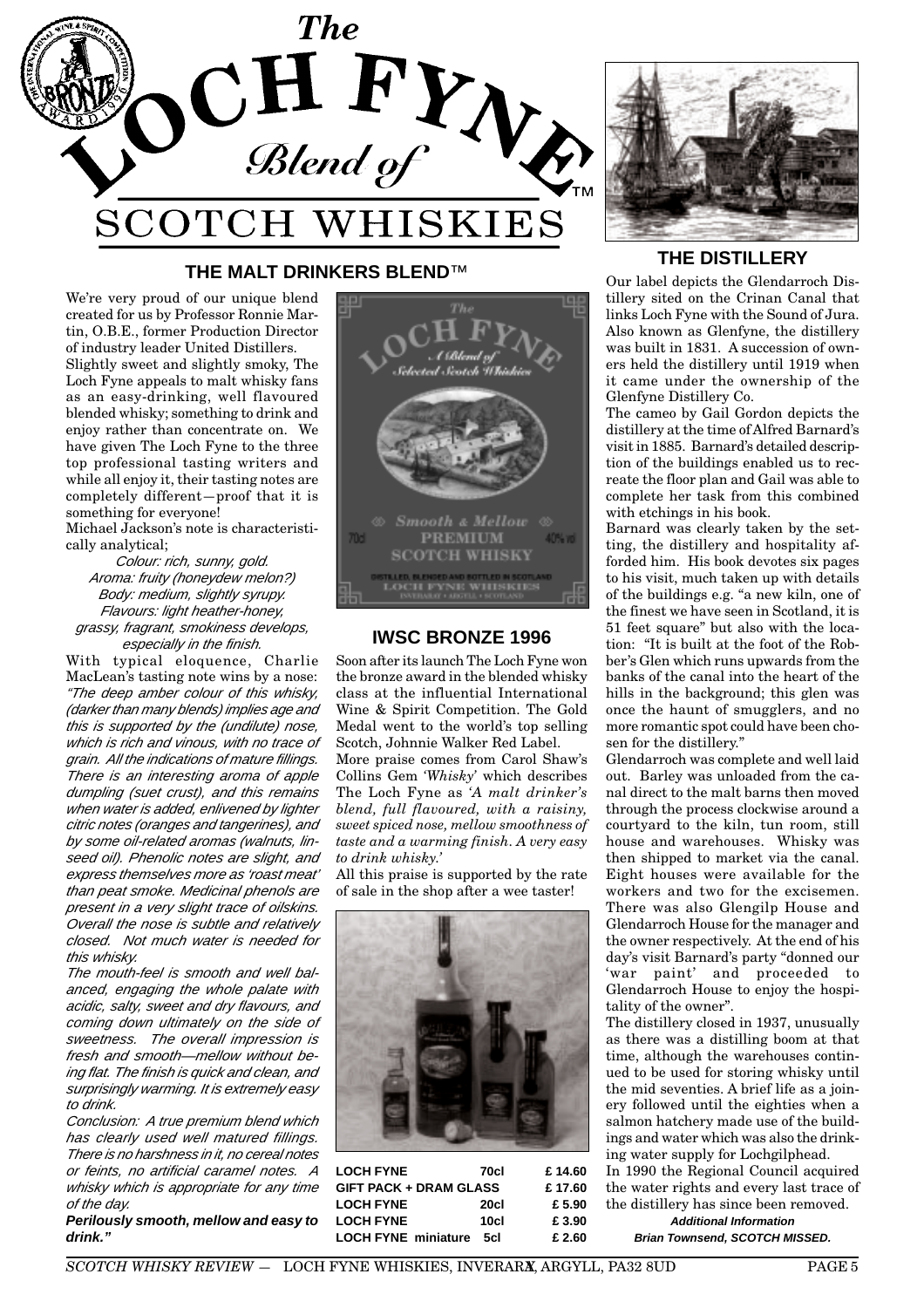

**Bluffer's Guide to Whisky**

## **NEW CUSTOMER PAGE**

Our marketing blitz in *Whisky Magazine* and the busy summer season in the shop gives Loch Fyne Whiskies the chance to welcome new customers to our growing band of happy whisky fans. The following pages are for those who are developing an interest in the marvels of Scotch Whisky. We feature some explanation of the bottlings from our Stock List—OB, A, C, G&M, MM, S etc., but we'll start with by far the most often asked question:

#### **I can't remember the name but it came in a dumpy green bottle, can you help?**

Bunnahabhain! (Boo-na-ha-venn).

**What is whisky?**

Literally the alcohol spirit produced by distilling fermented cereals. Whisky is produced in many countries, historically those with climates more suited to growing cereals rather than grape-into-wine production.

*Scotch Whisky* is the world's most popular spirit and by law must be (amongst other things) made and matured in an oak barrel for not less than **three years** and **in Scotland**, otherwise it cannot be called *Scotch.*

#### **How is whisky made?**

Easy—mix some processed grain with water, add yeast and let it ferment in the same way that beer is produced. Boil up your beer and collect the steam which will be mostly alcohol. Voilà, whisky! Throw this away as it is probably poison, your hair will fall out—and apart from that it's illegal.

*Scotch* whisky must contain barley and *Malt* Whisky must be made exclusively from water, malted barley, yeast and nothing else.

#### **What is the difference between a single malt and a double malt?**

A **single malt** is the product of one malt whisky distillery and that one distillery only. There is no such thing as a double malt unless you are with your rich father-in-law at the bar (technically—'a large one'). Single malts are enjoying considerable acclaim at the moment, they are no longer Scotland's biggest secret. Their intensity and complexity of flavours, previously thought to be a handicap to wider sales, are now being sought throughout the world.

Malt whisky is one of four types of Scotch. The most common is **blended whisky**, a mix of many different single malts and grain whiskies prepared by a blender using his sense of smell and years of experience. 95% of all bottled whisky sold is blended whisky and it is appreciated the world over for its satisfying subtlety and complexity.

**Grain** whisky is industrially produced from a variety of cereals including malted barley. The spirit is not fully distilled—a degree of impurity is required to add character. It is also matured in



**OFFICIAL, OWNERS OR ORIGINAL BOTTLINGS (OB)** When bottled by the owner of the distillery, we call such bottlings official, owners or original bottlings. These 'official' presentations are examples of the best in quality, packaging and design and a guarentee of consistentcy and quality. Here is a range of ages, finishes and comemoratives from Glenmorangie.

Scotland in oak barrels for three years or more before being used for blending. Occasionally you may come across a bottle of single grain whisky (which will taste light and slightly oily) but its use is mainly as a carrier for malts in blends. The fourth category of whisky is a **vatted malt** which is a blend of several malts but no grain. Malt bottles lacking the word 'single' may well be vatted; other clues are descriptions such as 'Pure Malt' or '100% malt'.

*A single malt is a happy accident of science, nature and circumstance. Blended and vatted whiskies are one man's opinion of what he thinks you think a good whisky should taste like.* Many members of the industry claim to appreciate blended Scotch the most.

#### **Why don't you stock a certain brand I had once?**

Whisky brands tend to fade away faster than get created as the industry changes from hundreds of brand owners to just a few. As big companies expand by the acquisition of small they find that they have two brands on the same shop shelf at the same price so one has to go. Some brands are only available overseas because they are better established there than in the UK.

#### **How many Scotch Whiskies are there?**

The Scotch Whisky Association draws attention to the Claive Vidiz collection in Brazil of over 4,000 bottles of Scotch. Not all of these will be available today and Campbell Evans of the SWA reckons that there are about 200 in the UK and 2,000 around the world.

Loch Fyne Whiskies has the most comprehensive range of UK available malts with examples from about 120 distilleries. There are currently about 85 open and working; others are either mothballed, closed or demolished. There have been about 750 distilleries licensed since Ferintosh in 1689.

#### **How am I supposed to drink my malt whisky?**

How you like! Although it does seem a shame to mix a £25 malt with a sweet, fizzy mixer. Addition of water (anything from a drop to 50:50, depends on the bottling) often reveals more character because your nose is happier at lower alcoholic strengths, so experiment with each new bottling. Bear in mind you have four senses of taste and these are on your tongue, not in the back of your throat. Plus you have some 30 or more senses of smell so use the schnoz. Ice in malts is a no-no; you put ice on bruises and in blended Scotch in hot climates. **How do I know which malts I will like?** Most single malts will have the region of origin on the label, either Lowland, Highland, Speyside or Islay and these give a clue to the character of the contents—but there are many exceptions to

the rule. The **Lowlands** are the most gentle; mild, almost wine-like. The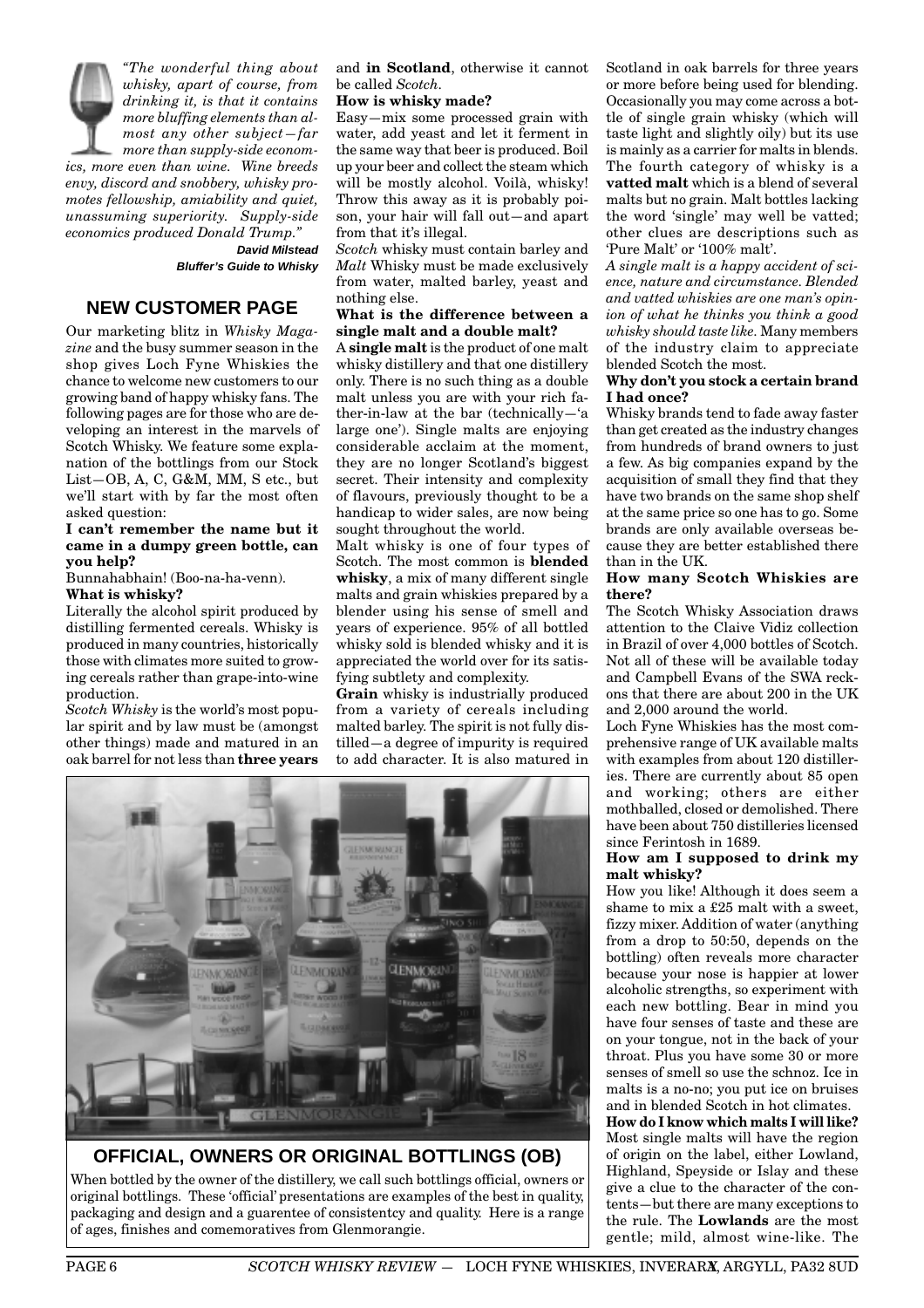

#### **(Where's** *Cadenhead's/Connoisseurs Choice/Gordon & MacPhail's* **Distillery?)**

Loch Fyne Whiskies favours five independent bottlers who buy the malt whisky from a distillery by the cask and bottle outwith the supervision of the distillery owner. With all independent bottlings look for the distillery name which will be in smaller print.

#### **ADELPHI (A)**

A relative newcomer to the sector, The Adelphi Distillery Company has no distillery but is very fussy about the quality of the malt they bottle at cask strength, and so their releases are only occasional. Their minimalist labelling allows the whisky to sell itself.

**Highlands** can be further divided; those from the south are akin to the lowlands, those from the north are fuller flavoured. **Speyside** is a category of its own within the Highlands. These whiskies are complex and half of Scotland's distilleries are found here. The most fully flavoured whisky is produced on the island of **Islay** (pronounced eye-la). Islay whiskies are unguided missiles in the wrong hands—you will either love them or wonder what the attraction is in smelling hospitals.

### **How come they taste so different?**

Malted (germinated) barley has to be dried before milling and fermentation and traditionally this has been done over an open fire. In Scotland a variety of fuels is found locally including peat (decomposing heather) and coal. The amount of **peat** that is used to dry the barley has a big influence (on Islay it is the only source of fuel). Other influences are the style of apparatus employed in the production, particularly the **still** and how that still is operated by the stillman. The final major influence is the type of oak **cask** or barrel employed to mature the spirit; it could be one of many categories from a brand new barrel to a well-used second-hand sherry or bourbon cask.

**What are 'Cask Strength' Whiskies?** Whisky matures in the barrel at about 65%. Prior to bottling it is diluted to 40% so as to incur the least alcohol duty (originally a wartime measure). Cask

## **THE INDEPENDENT BOTTLERS**

#### **MURRAY McDAVID (MM)**

The most recently incorporated on our list, Murray McDavid is gaining great respect for a small range of excellent and unusual whiskies bottled at 46%. In our view this is the perfect bottling strength, just strong enough to tingle the tongue! **CADENHEAD (C)**

Campbeltown in Argyll is home to independent bottler Cadenhead's, who buy and also mature casks of whisky and bottle each cask individually at natural cask strength, occasionally as high as 67% alcohol. At 150 years, Cadenhead's are the oldest bottlers in Scotland.

**GORDON & MACPHAIL (CC, Cask, G&M)** The leading and most respected independent bottler, G&M bottle a bewilder-

strength whiskies are at natural, barrel strength which provides more impact and immediate flavour. These whiskies should be diluted in the glass after exploratory sips otherwise anaesthesia will numb the pleasure. Because of the variety of casks employed in the industry, each *single-cask* bottling will have the character of the barrel variety as well as that of the distillery so there is great variation.

**Why are some whiskies so expensive?** The first thing to check is the age of the whisky. If it is say 21 years old (the time spent in the cask—once bottled it does not 'age'), it will be dearer because of the additional storage required. Also whisky evaporates in the barrel by about 2% each year so after 21 years only two thirds remain. The other thing to look out for is the degree of alcohol strength as duty is applied according to percentage alcohol. Most whiskies are bottled at 40% alcohol by volume (abv), some at 43% or 46%—15% stronger and so dearer than the 40%. We stock many whiskies with strengths of up to 65% so these are the equivalent of over a bottle and a half!

#### **Does a whisky improve with age after bottling?**

No. Unlike wine, spirits are fixed once in the bottle and there is no benefit in keeping it. You should open and enjoy it as soon as possible!

**How long can I keep the whisky in the bottle?**

ing range of single, vatted and blended whiskies from their Elgin home. G&M are unique amongst independent bottlers in that they mature all their whiskies from new and have done so for over 100 years. G&M still hold stocks of long gone distilleries—history to take advantage of! In 1998 G&M became distillers with the revival of Benromach Distillery. Shown above are examples of their *G&M, Cask* and *Connoisseurs Choice* ranges.

#### **SIGNATORY (S)**

For ten years Signatory of Edinburgh have bottled malts at both 43% and at cask strength. They have produced some outstanding and very rare whiskies and are consistently good value.

Unopened, a bottle should stay as good as when bottled assuming the seal is in good condition. Keep the bottle away from direct sunlight, heat or variations in condition. Once opened, oxidation will act on the whisky with a noticeable effect in between one and three years. The balance of characters will change, not always for the worse, but eventually a whisky will become 'flat'—another good reason for enjoying your dram without delay. Saving the last inch of a very special malt is usually disappointing when finally poured, so enjoy it now!

**Books are useful sources of information and we recommend in particular:** Value for money—*Collins Gem Whisky* £4.99. Most informed—Charles MacLean's *Malt Whisky* £25.00 or *Scotch Whisky Pocket Guide* £8.99.

Taster's bible—Michael Jackson's *Malt Whisky Companion* £12.99.

To keep you up to date read *Whisky Magazine*. 'Phone 0171 563 2975 and ask for a 'Loch Fyne deal' —nine issues for the price of six.

*"The proper drinking of Scotch Whisky is more than indulgence: it is a toast to civilisation, a tribute to the continuity of culture, a manifesto of man's determina-*

*tion to use the resources of nature to refresh mind and body and to enjoy to the full the senses with which he has been endowed."*



**Scotch Whisky, Its Past and Present**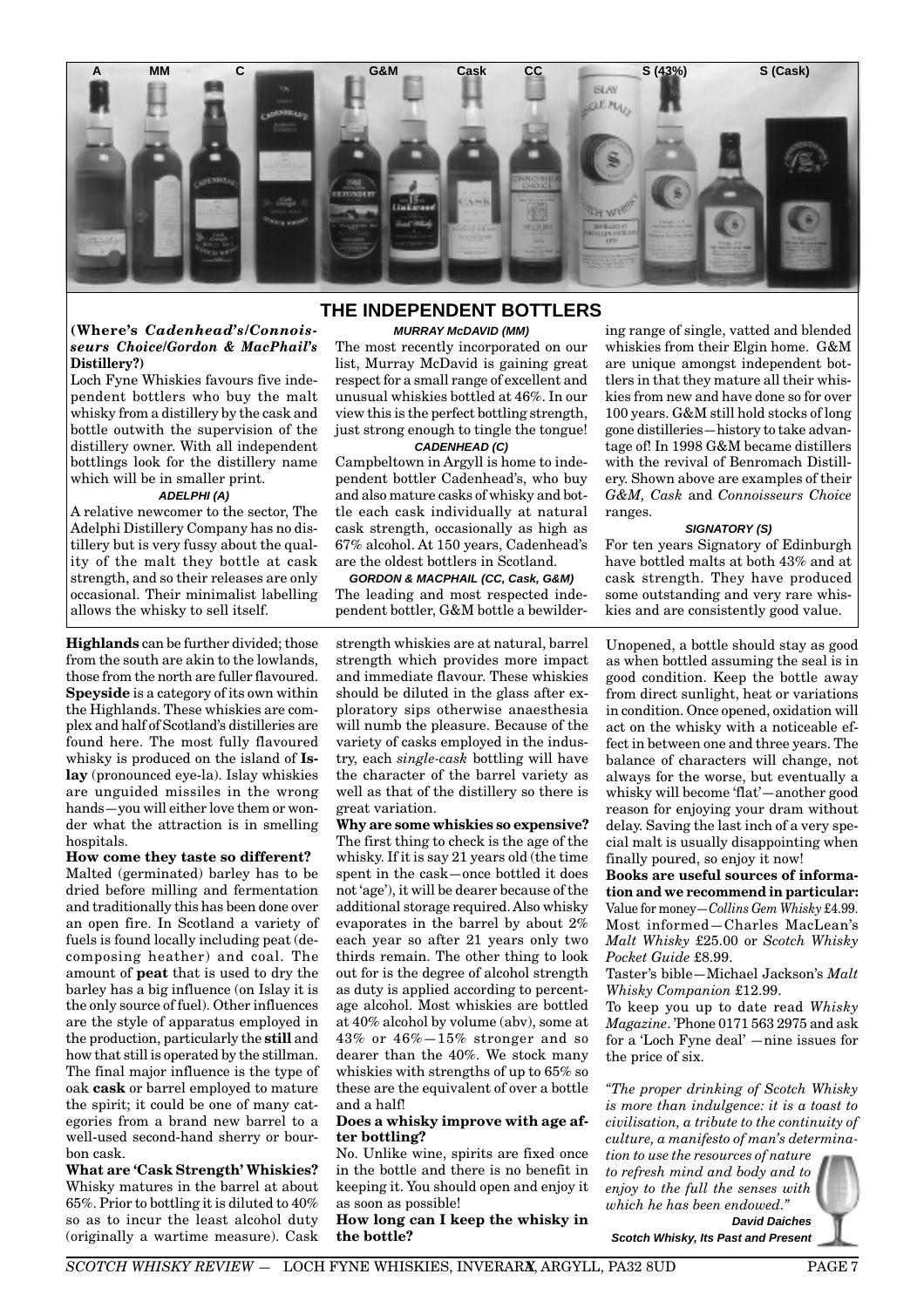## **LOCH FYNE WHISKIES — PRODUCTS AND SERVICES**



#### **Who or what is LFW?**

Loch Fyne Whiskies is a small privately owned shop in Inveraray, a popular visitor stop in the West Highlands of Scotland. The business is owned and managed by Richard & Lyndsay Joynson and is not part of a chain, has no shareholders to satisfy and does not have any branches (I hear mutterings of 'one centre of excellence'). We employ Andy Burns and Laura Simpson throughout the year and Darren Pirie joins us for the hectic summer season. Our greeter Donald, pictured above, is 'voluntary' rather than employed; his job is distributing drams of the Loch Fyne.

Our shop stocks all the whiskies in our Stock List, at the published price, as well as a range of other whisky related items—glassware, hip flasks, whisky flavoured confectionery and preserves and the most comprehensive book shelf possible. There is also a gallery of collectors' and rare bottles on display including a selection of whiskies from around the world with such unlikely places as Malta, Poland and Austria represented! Visitors to our shop enjoy our service and most get to do some sampling from our extensive tasting stock before they buy. We pride ourselves on our attention to our customer requirements, principally sound knowledge of our products, a fair price for our goods and a top class and speedy mail order service.

We are proud of our business, the respect we have earned, this newsletter and our blend 'The Loch Fyne'. Our customers are worldwide, are very loyal and very much appreciated.



## **OUR HOUSE MALTS from INVERARITY VAULTS**



**Inverarity 10yo & Inverarity Ancestral 14yo Top Quality and Great Value**

Our two house malts are both bottled under the responsibility of Inverarity Vaults, based in Edinburgh. Professor of Distilling at Heriot Watt University, Ronnie Martin O.B.E., has retired from a lifetime as a production man in the Scotch Whisky Industry to establish a new company with his son Hamish. They have been bottling Inverarity whiskies for five years and we are delighted that they have a name so suited to our home address.

Both whiskies are Speyside single malts produced at Aultmore Distillery. This is the pick of the portfolio that Ronnie Martin managed.

The 10yo is a bourbon cask matured medium-light malt with a good light heathery-honey sweetness to it. It is very much appreciated by our experienced customers and is also a perfect dram to demonstrate to novices the benefit of a top quality malt. A good dinner trick is to serve the Inverarity with a fruit dessert such as a trifle or fruit salad instead of wine. The 14 year old 'Ancestral' is now a LFW exclusive—it is so good we have secured the entire stock! This is without argument one of the very best whiskies we sell. Sadly there is no more available with this unique entire sherry cask maturation and we expect our stock to last only until the end of the year.

We have never seen sherry matured Aultmore and that is why this is so unique and so special. Not over sherried or sweet, there is great complexity and a very long and changing finish—overall a spicy sort of cherryade!

**Prices: 10yo: £19.90 14yo: £27.90**



**OUR LOCH FYNE MARMALADE** The Loch Fyne makes a great whisky marmalade and two are produced for us, a standard (£2.50) and our deluxe thickcut, dark, spicy *Double Scotch* (£2.90)



Not a single malt, but a living vatting of suitable malts, The Living Cask takes its inspiration from *Notes on a Cellar Book* by renowned connoisseur Professor George Saintsbury, published 1920, in which he writes:

"...The more excellent way—formerly practised by all persons of some sense and some means north of the Tweed—is to establish a cask,...fill it up with good and drinkable whisky,...stand it up on end, tap it half way down or even a little higher, and, when you get to or near the tap, fill it up again with whisky fit to drink, but not too old. You thus establish what is called in the case of sherry a 'solera', in which the constantly changing character of the old constituents doctors the new accessions, and in which these in turn freshen and strengthen the old."

And that is what we do. When half drawn down a new malt is introduced and the character changes. Each top up is described as a Volume and this is marked on the 'spine' of our book-style label which has Saintsbury's instructions on the back. Each 'Volume' is bottled as a 20cl sample, dated at the time of drawing from the cask with the prevailing strength noted. As this is the natural strength it is in the region of 60% alc.

Living cask enthusiast Jack Magnus writes, "The folks at Loch Fyne Whiskies have cleverly produced a continu-

ally marketable and intriguing vatted whisky. I can't wait for the next volume! Thanks to Professor George Saintsbury for his inspiration and LFW for The Living Cask!"

**LIVING CASK**™**— 20cl @ cask strength £14.90** A subscription service for the automatic despatch of each successive volume is also available.

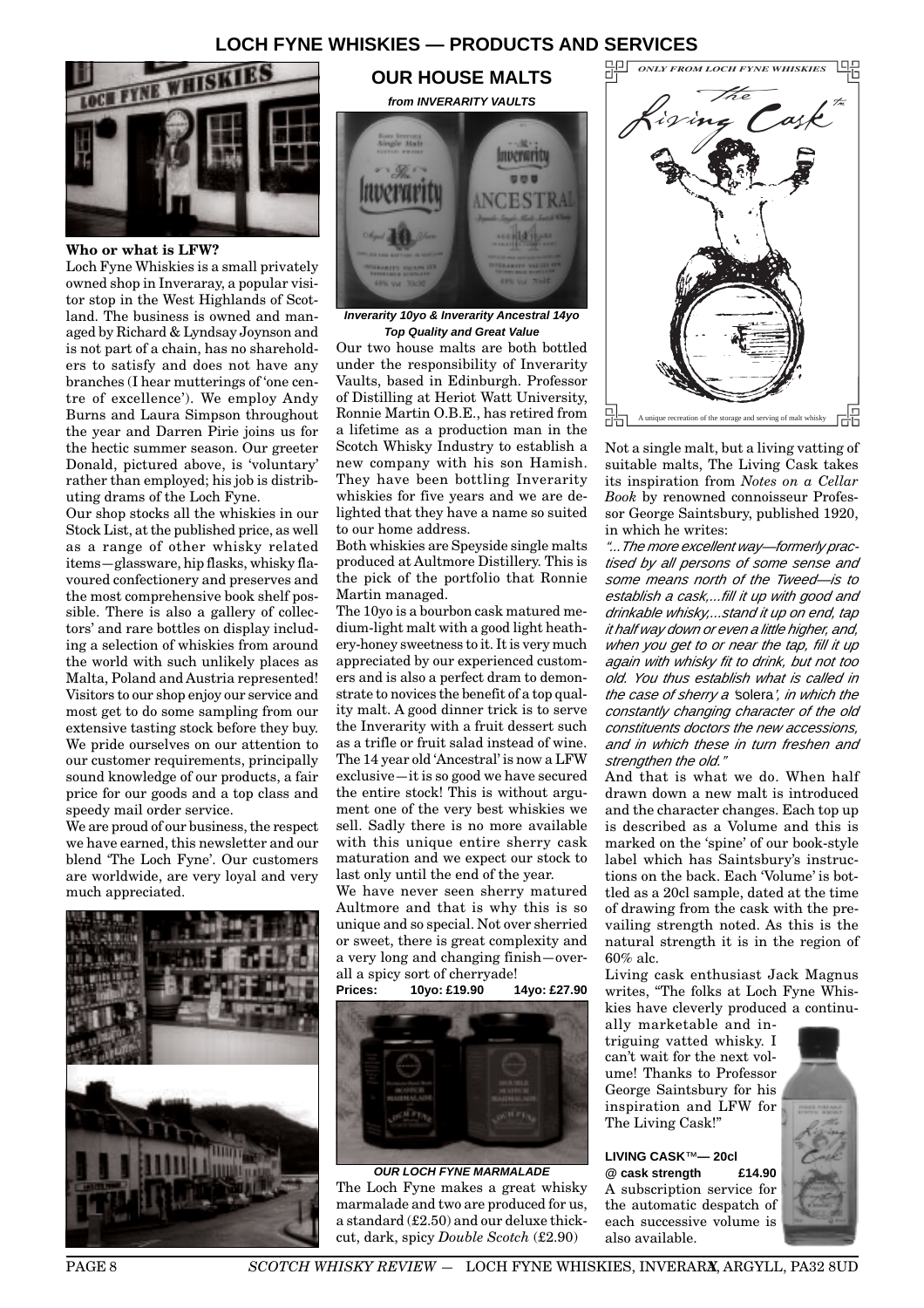## **COLLECTING WHISKIES**

#### **Some points to consider**

The satisfaction of collecting whiskies holds considerably more pleasure than all of today's 'manufactured' collectables (e.g. plates, thimbles or die-cast models) as here we have a legitimate and scholarly subject with no less than five hundred years of provenance.

#### But wait!

If you buy whisky as an investment opportunity—walk away now, buy lottery tickets. Every collector has gems worth several times the cost but the whole collection may not have improved at all. You should assemble your collection for your pleasure not your future.

So what do you want to collect? A question worth considering early on otherwise you will create a diverse, confused and near worthless collection that has near bankrupted you in its creation.

The sooner you can focus, the more pleasurable your collection will be. Specialise, create a set of rules for your collection and try to stick to it. Generally the thoughts are: malt or blend? (usually malt); single malts or any? (usually single); only official bottlings or any? (usually OB first choice, then independent if necessary); what maximum price? (are you prepared to be victim to a lavishly presented rarity, fifty times more expensive than the norm?)

One simple specialisation may be fancy shaped bottles. Other collections are of ranges such as the Rare Malts series.

The most popular choice is to seek a representative of every possible distillery, first choice being the official bottling but it will be necessary to default to independent bottlings in some cases. Some may then go on to collect cask strength bottlings only, trading in their first specialisation to finance the next project.

Others home in on one region or even one distillery; Glenmorangie, Macallan & Springbank are favoured for a steady trickle of interesting releases. By contrast, in this case, Glengoyne have blown it because of too many, too expensive and too frequent variants.

Limited or numbered editions are not always desirable; the ratio of number released to price is an important factor and you should be advised the total number produced in the world (don't be fooled by the UK number.) A release of up to 600 uniquely presented bottles is scarce; 2,000 bottles and a sensible price is worthwhile. Bowmore's release of 300 bottles at £4,000 is wrong (there aren't that many fools in the world,) however Macallan's '1874' release of over 20,000 at £64 was a winner because many were opened and soon after the supply finished prices had leapt three-fold.

Whatever your choice, you are guaranteed much pleasure in something that will add decoration and interest to your home, and you shouldn't lose money to boot!

## **'COLLECTABLES' SEEM TO BE GETTING EXPENSIVE**

Either it is the onset of the millennium celebrations or apparent success of such releases as last year's Macallan '1946' (a 50yo Mac' for £1,575) or Glengoyne's first spirit safe presentation, 'The Middle Cut' (100 bottles @ £490) but there is a whole raft of similarly priced, sumptuously presented, limited editions due out in the next few months.

To dispense with the known millennium bottlings first: Glenmorangie's Millennium Malt is a drinkable, sensibly priced (£25.90) 12yo presentation. As usual 'Mo leads the field with no more than a simple labelling and bottling operation, cheap and clean and satisfies any such demand for the Hogmanay.

Interestingly enough many distillers claim that they have considered a millennium bottling but have decided against it. It will be interesting to see how many are panicked into the usual bout of me-tooism.

Glenfiddich have 2,000 cases of Millennium Reserve 21yo (£79) ready to roll out mid-summer. Also from the 'fidds in June is a 1967 Vintage (£200), the UK gets 150 bottles, no figures confirmed for the world.

*Now how about this?...*



*Tee Hee!* Glengoyne steal the show on packaging again with the '2000AD Millennium' presented in a Grandfather clock! Wacky or what?

Bottled at 51.3% the blurb states 'the ages of the whisky add up to 2000' (it's best not to dwell on that bit). Priced at £555 with a world availability of 2,000 they may just have hit on a winner.

Highland Park is a rising star in the collectable market; a near full collection can be found in our Stock List excepting the '1967' which you may still come across in your local Arndale Centre.

This 1958 presentation is limited to 665 bottles (world-wide) and includes a very elegant Caithness Glass decanter with Orkney's standing stones hand engraved into it and a hardback book of the Islands. We think a price of £890 and the brand's supreme quality place this bottling in high demand.



**We have a novel offer on the 1958 HP, see May's Whisky Magazine for details.** HP's stablemate Macallan have followed their 1946 bottling rather too swiftly with a 1948; similarly labelled and certificated it comes in a wooden cylinder. A number of 366 is small (one for each day of that  $($ leap) year), a price of £1,750 is high. A 1959 (a good year, the frisbee was invented!) Glen Moray is well presented, limited to a total 400 and with a price of

£525; the right ratio of price, age and availability. It comes with a 'tasting miniature' which of course you can't open otherwise you'll devalue it. What a shame!



Dark horses Loch Lomond Distillery have rolled out their oldest cask and found a measly 250 bottles in it. To raise the attraction it is being presented in a hand made real copper still decanter (glass lined) and sold for £490. An attractive, novel and limited presentation. Also in stock, Glen Garioch's bicentenary 200 bottles at £500. Please ask for details of this, or any others mentioned.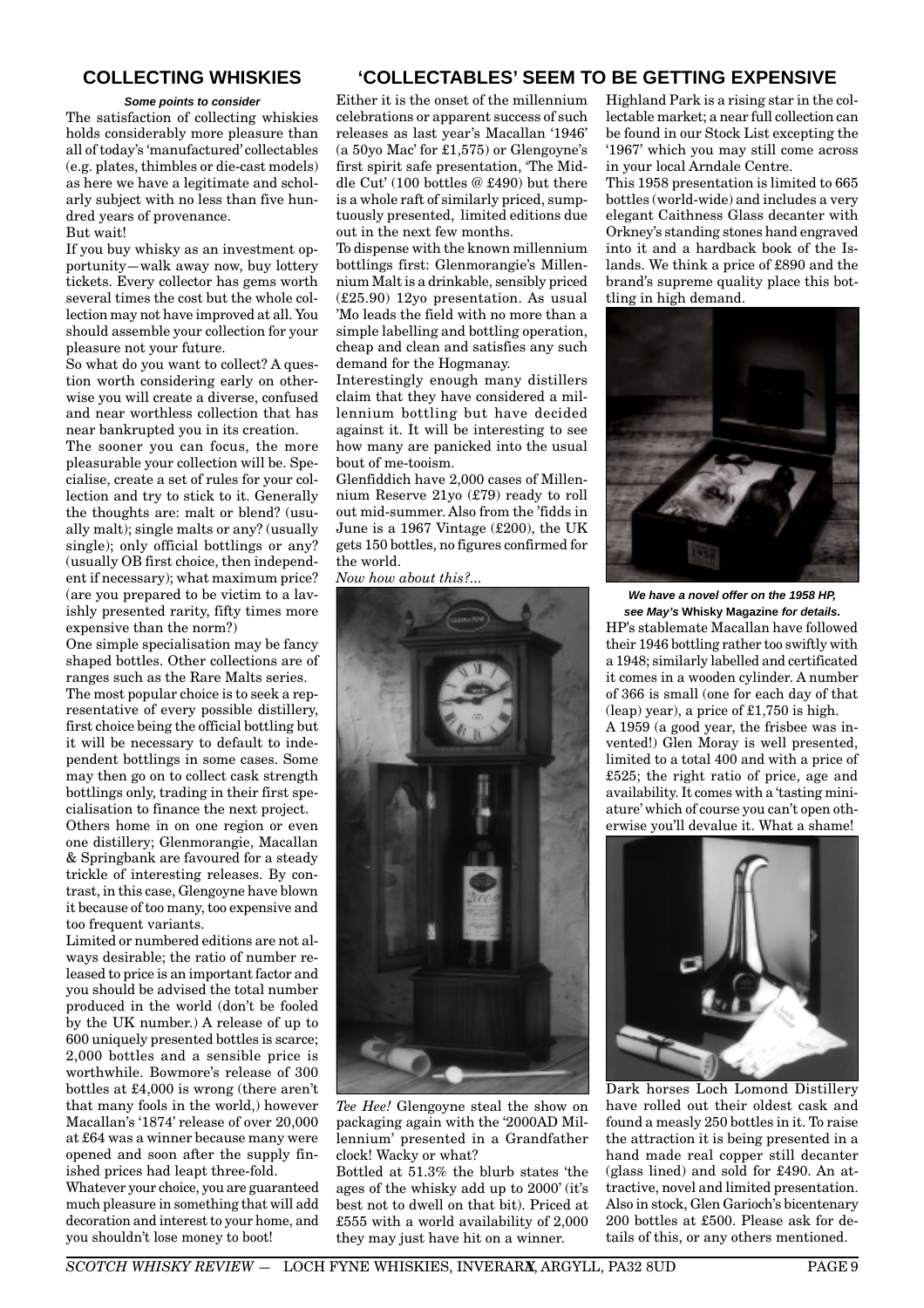## **THINK AS WELL AS DRINK**

#### **Pip Hills, founder of the Scotch Malt Whisky Society, suggests some methods of post-purchase gratification...**

I have been asked if I would write something to guide you in the matter of enjoying your dram. This is not the sort of thing I usually do, believing that people should be left to their own devices in such matters. We do it naturally; so do most other critters. If you've ever seen a pig with its nose in the swill, you will know what wholehearted enjoyment is about. Or some pompous diner with his snout in a balloon of expensive cognac. What the two have in common is the conviction that it's good stuff, and the absence of any critical faculty. (I can count on my fingers the people I've met who know anything about brandy.)

I think what Richard wanted was a few hints from me as to what to do with the bottle you've just paid him fifty quid for, so as to enhance what the marketing geeks call post-purchase gratification. That shouldn't be too difficult, for it is liable to be very good stuff and the chances are you will like it, irrespective of how you consume it. However we enjoy different things in different ways. The enjoyment of fine liquor is augmented when, by the addition of experience and understanding, it becomes appreciation. Experience allows us to compare what we taste against some standard—or at least against previous, similar tastes—and understanding allows us to organise and inform the experience. So if you want to enjoy your dram properly, you will have to think as well as drink. The pleasure is as much intellectual as sensual. When we set up the Scotch Malt Whisky Society, the Tasting Committee was a bunch of my chums who met in my kitchen. I chose them for their literary ability as much as for their knowledge of whisky. Indeed, they didn't have to know much about whisky at all—though of course all of them did. What was important was that they could produce words to describe what they tasted. That said I remember one, certainly one of the finest scholars and poets of his generation, who could come up with nothing better than the comment that, "It's chust a *lovely* whisky, chust a *lovely* whisky." He should have known, having had more than half a century of drinking the stuff, but we could get nothing better out of him all night. So you don't have to be able to describe it to appreciate it.

I suppose if you are a relative novice, what you want is the word from the horse's mouth; somebody to tell you what the rules are and what is the right and only way to drink a malt. Well, despite what you may have heard from the bornagain malt buffs (a species which emerged a few years ago), there are no rules and there isn't a right way. There is only what is right for you; what, after consideration, you find most pleasurable. The following are a few thoughts which you may find helpful.

Malt whiskies and blended whiskies are usually treated rather differently; blends being taken with ice and mixers. This distinction has become something of an orthodoxy, though it is worth mentioning that in the Scotland in which I grew up all the men (and most of the women) drank blended whisky with only a little water. Ice, soda, ginger and stuff like that was for nobs and foreigners. When I drink I mix it with whatever will make it palatable. Cheap in blended whiskies as in malts doesn't necessarily mean nasty, just as dear isn't always good. Blended whisky is much better than it used to be and I think a lot of the better blends are best taken with only a drop of water. But if you like the stuff with pineapple juice, fine. I have drunk Bell's with diesel oil, though I have to say I prefer it without.

*If you subject it to the plodding circumscription of the train spotter's mentality, you merely waste good drink*

The same goes for malt, but you lose a lot of the quality—and therefore the interest—if you mix it with anything other than water. Ice kills it and mixers mask the more subtle flavours, so if you wish the sensual to be augmented by the intellectual, you should take your dram with a little water. Make sure it's decent water, though. Most water *tastes*, so before you have any with your malt, taste the stuff. If you don't have good water on tap, buy bottled—but taste that as well, for some of the bottled waters are lousy. And don't use sparkling water; fizz is for infants and the gas produces carbonic acid, which is fine for lemonade and champagne, but not for seriously good liquor.

As important as the water, is the glass. Contrary to what you might think, the glass you drink out of has a great influence on what you taste. Best is the nosing glass used for generations in the whisky industry. It is based on the copita, a sherry glass, but a bit bigger and not so narrow in the mouth. Various of the distillers (Glenmorangie and Bowmore come to mind) have produced fancy variants, but none are an improvement. However, they aren't dear and perfectly good. If you can't find a nosing glass, use any wine glass which keeps the spirit in while allowing you to slosh it around and thus saturate the air in the glass.

Which brings me to a very important point; most of what you will learn about a whisky you will get by sniffing the air in the glass, not by drinking the whisky. As with wine, whisky tasting is predominantly about nosing. We get most of what we call taste through our nose. We may be smarter than the pigs, but our noses aren't in the same class as pigs', so that we may fairly say the chap with his nose in the balloon may actually be experiencing enjoyment of a lower order than the porker with his in the trough. On which point; do make sure you can smell before deciding to become a whisky buff. If you can't, do something else. (If you think this is a daft thing to say, I can tell you that I know two people, one in this country and one in the USA, both of whom have managed to pass themselves off as experts on whisky, neither of whom has any sense of smell. It just shows how gullible is the public in general and the malt buff in particular.)

So you take some good whisky, and you put a little of it in the bottom of the right sort of glass and you add a little sweet water, and you slosh it around and you sniff. That's about it. Do it quickly, for the more volatile odours will soon go off. First impressions are the most valuable, for so will your nose (go off that is). A really good malt will continue to provide smells of interest and variety for twenty or more minutes after it is poured. When I visited Loch Fyne Whiskies the other day, Richard poured me two malts; after half and hour, one was still producing interesting odours while the other was completely dead. (The latter, significantly, was one of the few malts I don't much like.) *(And the former, our own Living Cask™— 'Proud' Ed.)*

If you want to write about your whiskies (some folk keep a cellar book—a practice which I would deplore, were it not for my gratitude to the admirable and eccentric Saintsbury) then do try to use you own words and wits. If there is anything that smacks of the pseud, it is the malt buff who reads in a book descriptive terms culled from someone else's experience, and then tries to apply them without knowing what they mean. Myself, I think whisky is a thing of the spirit, in more senses than one. If you subject it to the plodding circumscription of the train spotter's mentality, you merely waste good drink. It is after all, an intoxicant and it holds infinite possibilities in the realms of song, speculation and, eventually sleep.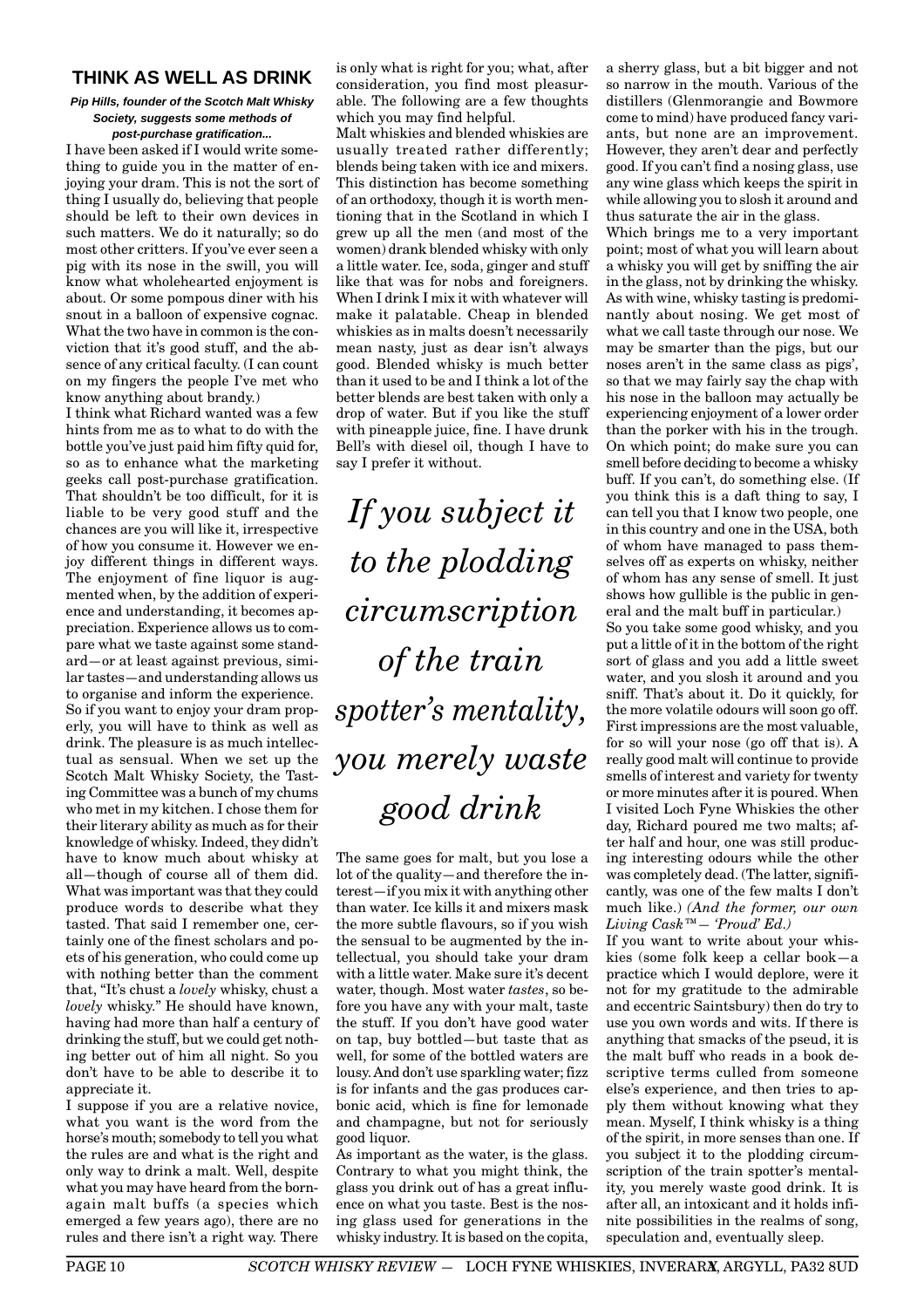## **THE RIGHT TOOLS**



**GLASSWARE**

A traditional whisky tumbler is fine, even a pleasure, for a blended whisky but for malt whisky appreciation there is a better glass for the job.

Our *classic nosing glass* has a generous belly to accumulate aromas, a narrow rim to focus those delights for consideration and a lid to keep them for you rather than the fairies. Engraved graduations allow accurate dilution.

For more relaxed malt drinking we recommend our *port glass*. Its wider rim and better balance aids contemplative enjoyment.

We also enjoy using our simple *water carafe*, far less fuss than a lipped jug.

| <b>Classic Nosing Glass</b> |  |  |  | £7.90        |
|-----------------------------|--|--|--|--------------|
| <b>Port Glass</b>           |  |  |  | £3.50        |
| <b>Water Carafe</b>         |  |  |  | £3.50        |
| ----                        |  |  |  | $\mathbf{a}$ |

When evaluating a dram it is helpful to have more than one kind in order to prevent familiarity setting in. Sampling in increasing intensity and then going back again will reveal more than concentrating on one alone. Many LFW customers enjoy 'one-to-five' parties where whiskies are selected according to our taste score of 1 to 5 from our stock list for a convivial evening of descriptor bandying.

#### **LFW Tasting Mat & Cellar Book**

The LFW melamine tasting mat is a white, wipe clean mat for five glasses and an aide memoire of descriptors to assist discussion and note taking.

Finally, to record those inspired sensory discoveries, *Neil Wilson's Malt Whisky Cellar Book* is a handsome tome to treasure those thoughts and memories of your most special tasting sessions.

| <b>LFW Tasting Mat</b>         | £4.90  |
|--------------------------------|--------|
| <b>Malt Whisky Cellar Book</b> | £15.00 |
|                                |        |



**Special! Five classic nosing glasses, a carafe, tasting mat and cellar book £55.00**

## **WHAT'S OUR FAVOURITE?**

If you know about whisky you know about Ardbeg, Springbank and Glenfarclas.

If you *really* know about whisky you know about Aultmore, Bruichladdich, Clynelish, and Johnnie Walker Black Label (and Loch Fyne Whiskies).

Bound to stir controversy and debate, here's a list of our more esoteric favourites which should feature in any self respecting whisky buff's cellar book. We've tried to list them by way of a developing portfolio towards the ultimate booze cabinet.

Hopefully you will be encouraged to try something new as a result.

#### **The streamline drinks tray**

For those in a boat or bed-sit accommodation, three whiskies to impress the expert and yourself (and the only ones we keep at home—honest!) Loch Fyne Blend £14.60, Inverarity 10yo £19.90 and Inverarity Ancestral £27.90.

No surprises there. Now we have the self promotion out of the way we can expect some respect for our independent advice.

#### **For the corner cupboard**

Next to that collection we would add our 1998 bottling of the year, OB Highland Park 18yo £36.90, rich and spicy, a truly superb after dinner dram. Then the magnificent OB Ardbeg 17yo £28.80; not a great Ardbeg, not peaty enough, but a supreme single malt and suitable for all malt fans.

Something with such softness, no mouth feel just a wash of flavours, is the OB Old Pultney 12yo £22.20. Time to include the proprietor's past and future (once the Ancestral is all gone) favourite; Clynelish, either the OB or CC £24.50 which is as good, but better value. A Lowlander should be represented about now and the OB Auchentoshan 10yo £21.90 fits well, light and creamy typical of the region. Progressing through our taste rating to $-2$  brings G&M's Scapa £22.90; our—3 would be OB Glenfarclas 15yo £28.90; —4 the sublime OB Bruichladdich 15yo £33.30, the favourite of drinkers on the Island of Islay (when you can find them!) and completing our one-to-five matful would be the cheeky but very quaffable S Ardbeg 8yo £19.90.

Now a few to suggest before we start to spend some real money.

Sherry fans need the smoky and sherried OB Dailuaine £29.90, OB Glendronach 15yo £23.50 and the champion OB Macallan 18yo £39.90. They (and others) should also have a bottle of OB Glenmorangie's port wood finish £29.90.

More sophisticated Speysiders (or style of) will delight in the complexity of OB Glen Rothes 1982 £34.50, Adelphi's Macallan 9yo at cask strength £34.90, and G&M's water loving Strathisla £25.00.

## **NOW YOUR RICH OLD**

## **UNCLE'S DIED**

#### **and answered all your prayers...**

Those of you who have more money than a horse has hairs—but still seek the canny value that made you a millionaire, will have a special display cabinet to show off your...

OB Glenfarclas 30yo £69.00 (that's almost cheap!) Hold it in your mouth and chew it until you nearly drown! OB Glenlivet 18yo £42.20 shows just why all the other distillers wanted *the* name. The juicy OB Glenturret 1966, £86.60 and OB Springbank 21yo £44.90, one of our top sellers, but for a real champ drink, OB Springbank 1966 £95.00, umpteen flavours—go on count them! More sophistication in the nectar of the distillers, OB Knockdhu 21yo £46.90.

Those sherry fans have to buy the cream of the Macallan—Gran Reserva £76 or the Loch Fyne lookalike Mac' 30yo £157 and, combining sherry with peat, OB Bowmore 30yo £154.

Finally, Whyte & Mackay's 21yo £59.90 is the (blended) whisky that I will be drinking when my ship comes in.

It's distressing the number of visitors to our shop who reject any suggestion that blended whisky is as good or better than the best single malts but many in the industry will call for a Johnnie Walker Black Label long before the majority of malts. Subtlety and complexity with a drinking cleanness make blends immensely satisfying.

Next time at the bar, ask for a 12yo blend and take some time to enjoy its company. Personal recommendations are Black Label, Grouse-Gold Reserve, Spey Cast and the very peaty Black Bottle 10yo.

## **SINGLE BLENDED WHISKY**

#### **Think about it!**

Loch Lomond Single Blended Scotch Whisky, the world's first single blend has been released. What's a single blend? All the whiskies used to make this blend have been produced at the Loch Lomond Distillery at Alexandria. It is five years since the grain distillery was completed and now the hopes of owner Sandy Bulloch to produce his own unique single blend can be realised.

By adjusting the peating level at the malting stage, or controlling the reflux in their sophisticated stills, they can produce seven styles of single malt from the one distillery. They are named (in increasing order of weight): Loch Lomond, Inchmurrin, Glen Douglas, Rhosdhu, Craiglodge, Inchmoan & Croftenga. The last is malted to 100ppm peat, three times that of Laphroaig! Only Inchmurrin and Rhosdhu are bottled at present.

These seven malts and the grain have been blended to produce a very palatable medium-light blend, clearly not just a gimmick.